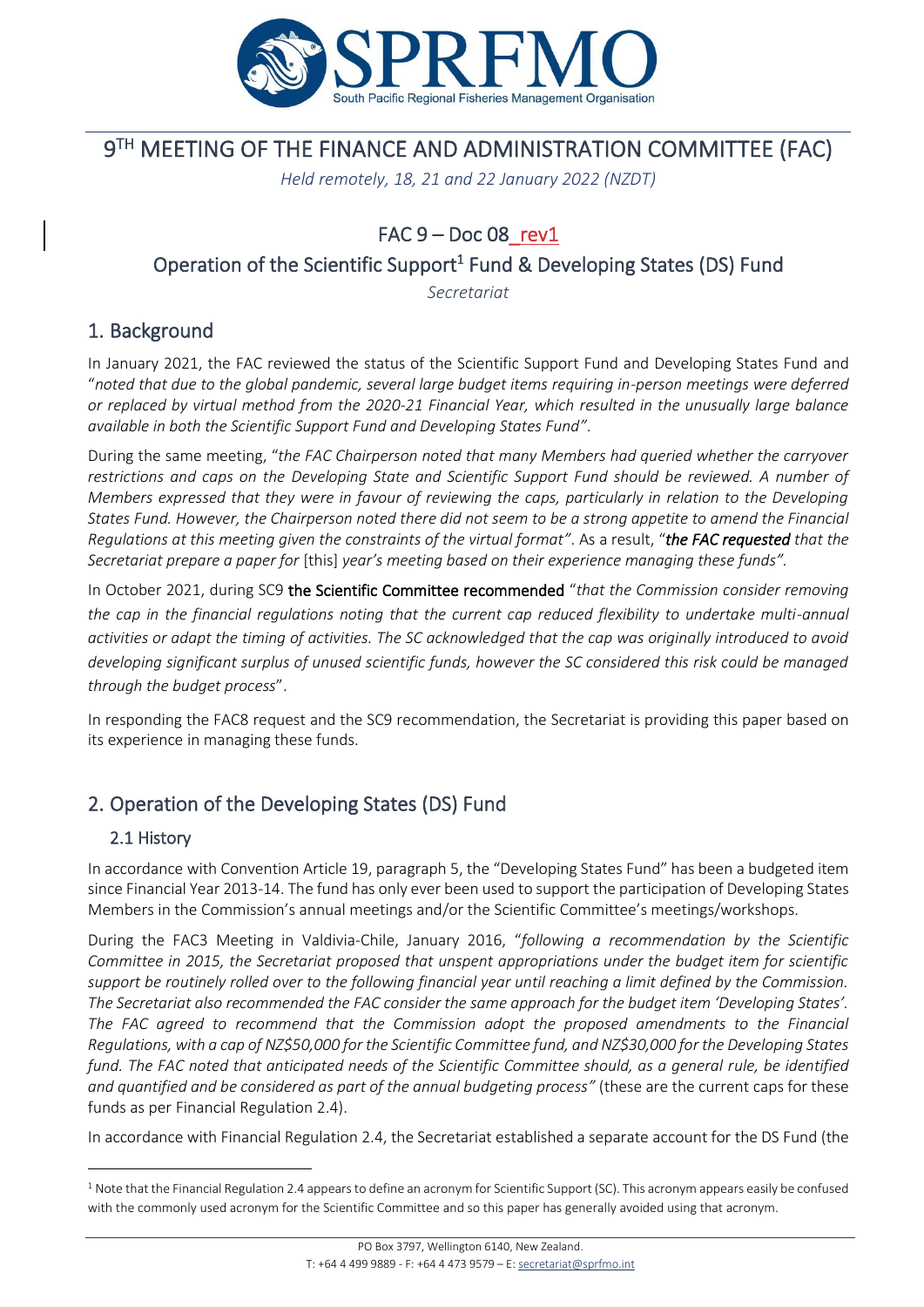

same for the Scientific Support fund) and the Funds have received appropriations from the Commission's annual budget and been open to voluntary contributions.

During Financial Year 2018-19, the total level of the support requested exceeded the amount available in the DS Fund by almost NZ\$ 20,000 and as a result at the 7<sup>th</sup> Commission meeting in January 2019, the Secretariat put forward a proposal to create guidelines for the administration of the Developing States Fund - Travel Support Policy, and the amended [2019 Financial Regulations](https://www.sprfmo.int/assets/Basic-Documents/Financial-Regulations-2019-5Mar2019.pdf) were adopted [\(2019 Financial Regulations\)](https://www.sprfmo.int/assets/Basic-Documents/Financial-Regulations-2019-5Mar2019.pdf).

During the 2019 discussions the Commission noted the need to address accessibility for capacity building in the administration of the Developing States Fund. A working group was suggested, and the USA volunteered to lead intersessional work in this area. However, interest in joining the working group was low and the working group was suspended as per letter G51-2019.

At the COMM9 Meeting in January 2021, the Commission adopted the FAC8 recommendation that notwithstanding Financial Regulation 2.4, "*the Commission exceptionally carry forward NZ\$36,632 into the 2021- 22 Financial Year".*

| <b>Financial Year</b> | Budget NZ\$ | Meeting/Workshop                             | <b>Member Supported</b>         | <b>Actual Expense</b><br>NZ\$ | Remaining NZ\$ |  |
|-----------------------|-------------|----------------------------------------------|---------------------------------|-------------------------------|----------------|--|
| 2013-14               | 10 000      | The 2 <sup>nd</sup> Commission               | Cook Islands                    | 4 1 9 0                       |                |  |
|                       |             | Meeting                                      | Vanuatu                         | 7016                          |                |  |
|                       |             |                                              | Subtotal expense for FY 2013-14 | 11 206                        |                |  |
| 2014-15               | 15 000      | The 3rd Commission                           | Cook Islands                    | 1 1 0 0                       |                |  |
|                       |             | Meeting                                      | Vanuatu                         | 2522                          |                |  |
|                       |             |                                              | Subtotal expense for FY 2014-15 | 3622                          |                |  |
|                       |             | The 4 <sup>th</sup> Commission               | Cook Islands                    | 6 1 3 0                       |                |  |
| 2015-16               | 18 000      | Meeting                                      | Cuba                            | 2 1 7 3                       |                |  |
|                       |             |                                              | Subtotal expense for FY 2015-16 | 8 3 0 3                       | 9 6 9 7 2      |  |
|                       |             | The 5 <sup>th</sup> Commission<br>Meeting    | Cuba                            | 1555                          |                |  |
| 2016-17               | 20 000      |                                              | Peru                            | 6 0 0 0                       |                |  |
|                       |             |                                              | Vanuatu                         | 3722                          |                |  |
|                       |             |                                              | Subtotal expense for FY 2016-17 | 11 277                        | 18 4 20        |  |
|                       | 15 000      | The 6 <sup>th</sup> Commission               | Cuba                            | 1430                          |                |  |
| 2017-18               |             | Meeting                                      | Vanuatu                         | 10 45 8                       |                |  |
|                       |             | The 6 <sup>th</sup> SC Workshop              | Ecuador                         | 3 1 1 7                       |                |  |
|                       |             |                                              | Subtotal expense for FY 2017-18 | 15 005                        | 18415          |  |
|                       | 20 000      | The 6 <sup>th</sup> SC Meeting               | Cook Islands                    | 7040                          |                |  |
|                       |             |                                              | Ecuador                         | 3 5 4 0                       |                |  |
|                       |             |                                              | Peru                            | 7510                          |                |  |
| 2018-19               |             | The 7 <sup>th</sup> Commission<br>Meeting    | Cook Islands                    | 5 1 9 6                       |                |  |
|                       |             |                                              | Cuba                            | 4730                          |                |  |
|                       |             |                                              | Ecuador                         | 4957                          |                |  |
|                       |             |                                              | Peru                            | 5 3 3 0                       |                |  |
|                       |             |                                              | Subtotal expense for FY 2018-19 | 38 303                        | 112            |  |
|                       | 30 000      | The 7 <sup>th</sup> SC Meeting               | Cook Islands                    | 7925                          |                |  |
| 2019-20               |             |                                              | Ecuador                         | 2 4 3 5                       |                |  |
|                       |             | The 8 <sup>th</sup> Commission               | Cuba                            | 5 0 5 0                       |                |  |
|                       |             | Meeting                                      | Peru                            | 4035                          |                |  |
|                       |             |                                              | Subtotal expense for FY 2019-20 | 19 4 45                       | 10667          |  |
| 2020-21               | 55 9653     |                                              | Subtotal expense for FY 2020-21 | 0                             | 66 632         |  |
| 2021-224              | 35 000      | Subtotal year-to-date expense for FY 2021-22 |                                 | 0                             | 101 632        |  |

#### *Table 1: Budget Appropriations to the Developing States Fund vs. Actual Expenses*

<sup>&</sup>lt;sup>2</sup> Amendment to Financial Regulation 2.4 came into effect in January 2016. Prior to this there was no separate fund established.

<sup>&</sup>lt;sup>3</sup> USA Voluntary contribution to the Developing States Fund, as per Adopted Budget for Financial Year 2020-2021 (COMM8-Report Annex 6d)

<sup>4</sup> Please note for the forecast status of FY2021-22, the estimated balance for the year is prepared based on the assumption that the DS Fund cap of NZ\$30K in Financial Regulations 2.4 will be removed.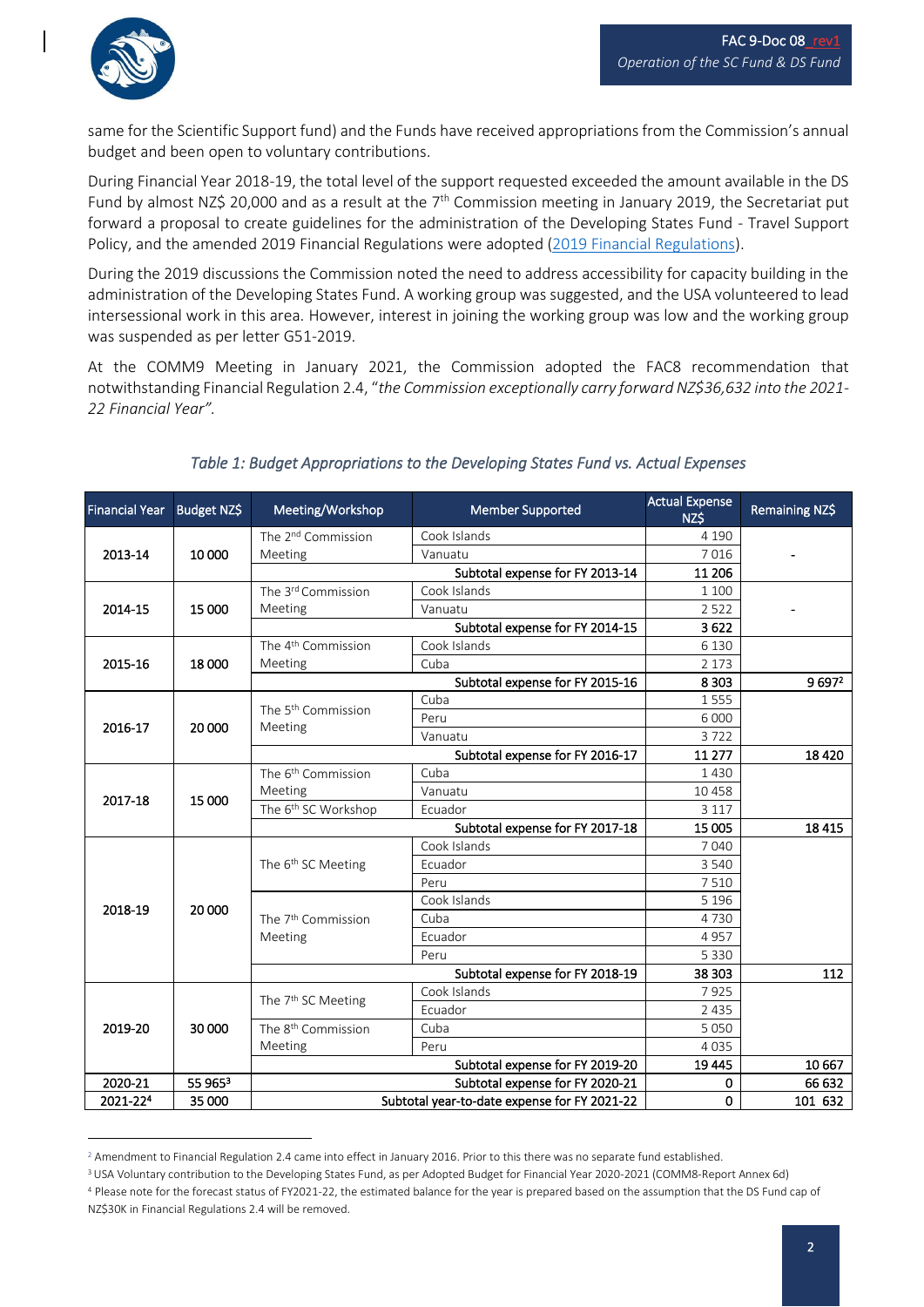

Prior to the COVID 19 pandemic, the Developing States Fund experienced 3 Financial Years in which the actual expenses exceeded the budgeted amount (FYs 2013-14, 2017-18 and 2018-19). It is important to note that these expenditures occurred prior to the adoption of the 2019 Financial Regulations, which not only provides procedures for administering the funds (refer to Annex 1), but also maximums for supporting participation in the meetings of the Organisation. Annex 1 Paragraph 5 of 2019 Financial Regulations states that:

*"Maximum 60% of the annual budget amount of the DS Fund shall be allocated for participation in the Annual Meeting of the Commission and maximum 40% shall be allocated for participation in the meeting or workshops of the Scientific Committee"*.

The above maximums mean that each year when Members consider the budget (and specifically Budget Item 9. Developing States) by default, they are also setting a limit that is available for supporting DS participation in the meetings of the Organisation for that respective year. This gives the Commission annual oversight on the level of support it decides is appropriate to assist the participation of Developing States in meetings.

## 2.2 Voluntary contributions – Special Requirements Fund

In accordance with Convention Article 19, the Secretariat created the "Special Requirements Fund" in Financial Year 2012-13 and several voluntary contributions have been received from Members specifically for this Fund.

The 2019 Financial Regulations, Regulation 5, set out the guidelines for administering this Fund and clarified that the Fund could be resourced either by budget appropriations or voluntary contributions. To date the historic "Special Requirements Fund" and the "Developing States Fund" have been managed separately due to the complexities created by attempting to impose a cap on Member voluntary contributions.

| Member | Voluntary Contribution (NZ\$) | <b>Date</b>             |
|--------|-------------------------------|-------------------------|
| Chile  | 1 883                         | 6 December 2013         |
| China  | 24 106                        | 16 September 2014       |
| China  | 27 474                        | 2 June 2015             |
| China  | 27 3 68                       | 14 September 2017       |
| Total  | 80 831                        | As of 30 November, 2021 |

#### *Table 2: Voluntary Contributions – Special Requirements Fund*

#### 2.3 FAC considerations for the Developing States Fund

So far, this paper has mostly considered a single type of assistance provided by DS fund (1c)). It is important to recognize the whole and entire purpose of the Fund (as per Annex 1 of the Financial Regulations):

*1. The purpose of the DS Fund is to facilitate the effective participation of developing State Contracting Parties of the region, in particular the least developed among them, and small island developing States, and as appropriate, territories and possessions in the work of the Commission and its subsidiary bodies, including assistance directed towards:* 

*a) improved conservation and management of the fishery resources and the development of fisheries for such resources; and* 

*b) building capacity in key areas such as monitoring, control and surveillance, compliance and enforcement, data collection, verification and analysis, stock assessment and scientific research.* 

*c) Participation in the meeting of the Commission and the Compliance and Technical Committee meetings and workshops of the Scientific Committee*

The Secretariat has not received any application for assistance under 1a) or 1b) above so far.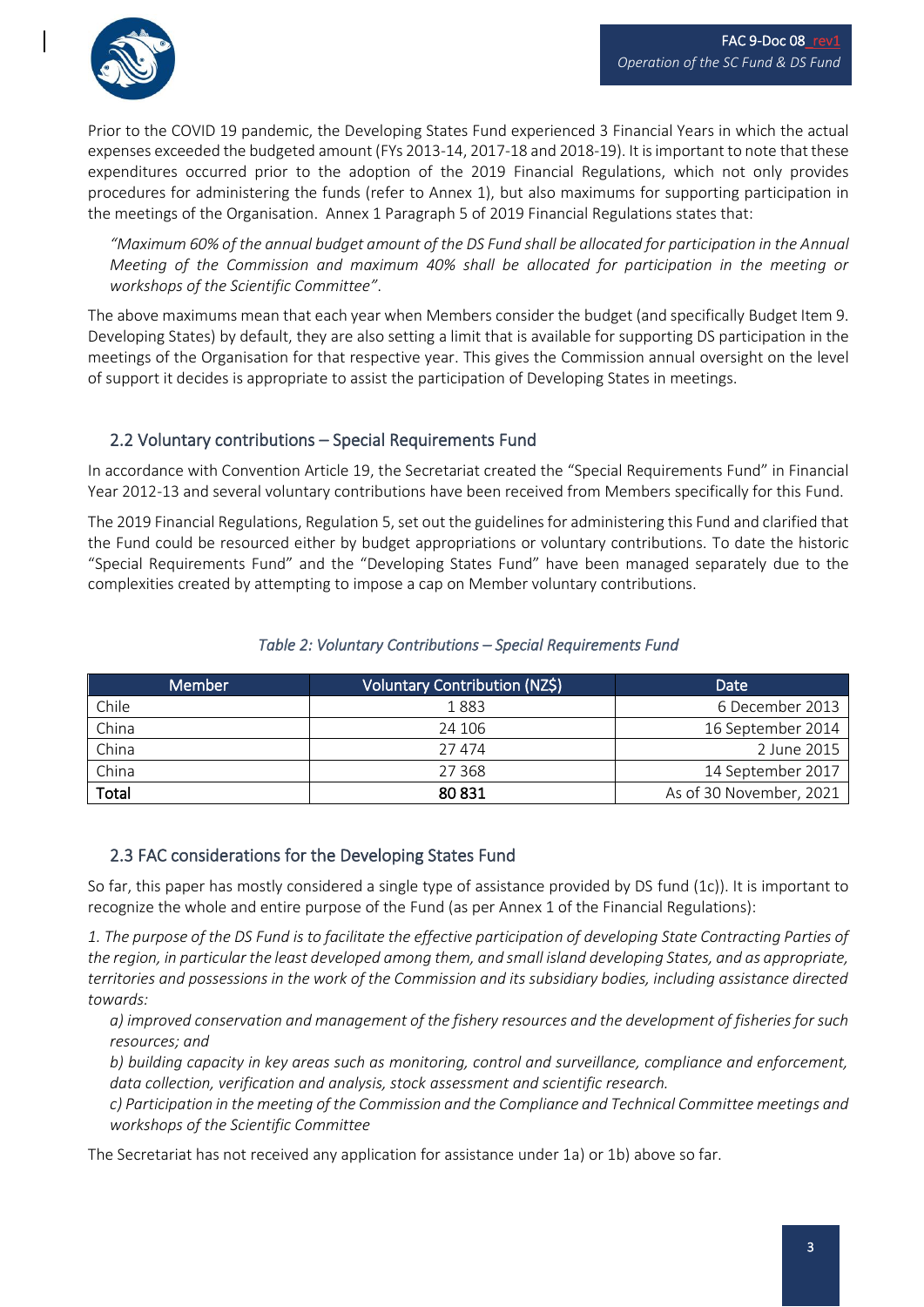

The Secretariat invites the FAC to consider the following actions to give full effect to the 2019 Financial Regulations and avoid the need for regular exceptional decisions related to the Developing States Fund:

- Effective this year transfer the balance of the "Special Requirements Fund" (NZ\$80,831) into the Developing States Fund (which has its own sub account within the SPRFMO bank).
- Discontinue the "Special Requirements Fund" recognising that the Fund foreseen under Article 19, Paragraph 5 of the Convention has been established and is described under Paragraph 5 of the Financial Regulations (and as per Annex 1 is named the Developing States Fund "the DS fund").
- Operate the DS fund as a trust fund (as per other RFMOs that operate similar funds); this fundamentally recognises that these funds are to be used only for specific purposes (i.e., those described in Paragraph 1 of Annex 1 to the Financial Regulations).
- To enhance the effective and utilization of the DS Fund according to its purpose, remove the cap limiting unspent appropriations as set by Financial Regulation 2.4 noting that the 4-year review clause remains relevant.
- Under these new arrangements the cap can be removed with the understanding that:
	- o The level of monies available for participation in the meetings of the Organisation remains subject to annual oversight by the Commission when setting its budget;
	- o Any unspent budget appropriations are to be retained in the DS Fund so that they are then available for requests for assistance as per Annex 1, Para 1a) (i.e., technical assistance) and paragraph 1b) (i.e., capacity building); and,
	- o The DS Fund is still able to be resourced by voluntary contributions and or indeed separate decisions of the Commission.

The above actions will mean that the DS Fund begins the 2021-22 FY with a balance of NZ\$ 147,463 that is immediately available for DS requests for technical assistance and capacity-building<sup>5</sup> and (assuming the proposed budget is retained) an additional NZ\$ 35,000 is will be available for assistance with travel to meetings<sup>6</sup> as well as requests for technical assistance and capacity-building.

These actions require very slight amendment to current rules/regulations (beyond removal of the cap) and support the vision as per the Convention<sup>7</sup>. Operating the Developing States Fund as a "Trust fund" will result in a minor change to the Statement of Financial Position (i.e., addition of a new accounting treatment for "Funds held on behalf"). These actions will also ensure that the DS fund will be able to maintain its size and/or grow subject to requests for assistance, voluntary contributions, and the annual level of support provided by Members/CNCPs of the Commission.

## 3. Operations of the Scientific Support Fund

## 3.1 Background

The "Scientific Support Fund" has also been a budgeted item since Financial Year 2013-14 and, in accordance with Financial Regulation 2.4, it has been operated with a cap of NZ\$ 50,000.

The Scientific Support Fund has received an annual budget allocation from the Commission and has also been open to voluntary contributions. The Scientific Support Fund has been used to achieve the Scientific Committee's multi-annual workplan, which since 2020, has been explicitly including estimates of funding required to achieve

 $5$  as per Annex 1, Paragraphs  $6 - 9$  of the Financial Regulations

 $6$  as per Annex 1, Paragraphs  $10 - 15$  of the Financial Regulations

<sup>7</sup> Article 19, Paragraph 5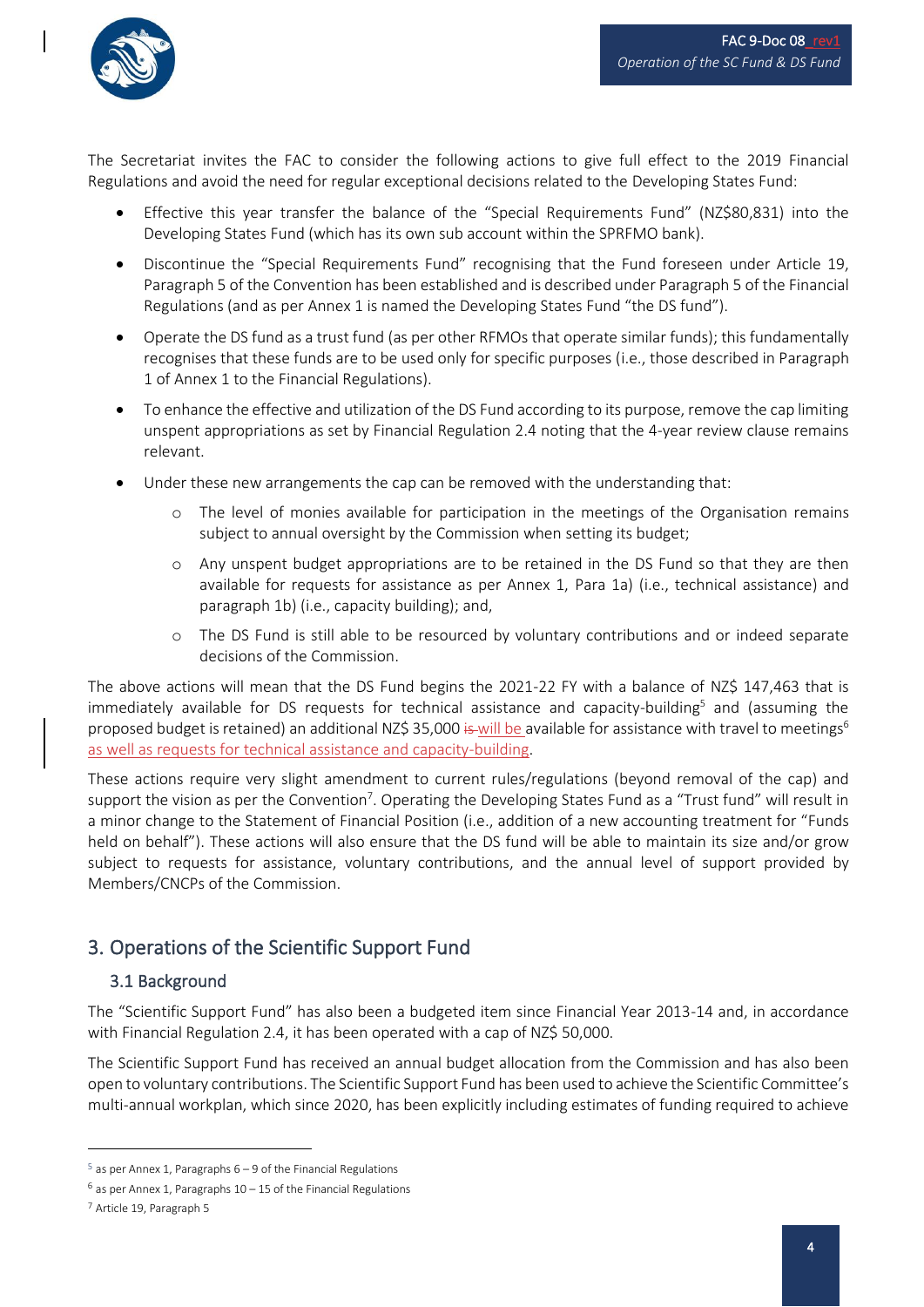

the agreed objectives.

Last year the Commission made an exceptional decision allowing for an amount of NZ\$34,715 to be carried forward the 2021-22 Financial Year, and allocated NZ\$57,060 to the Scientific Support Fund. Due to the persistent pandemic environment in the year of 2021, the Scientific Committee again struggled to progress items in the workplan provided by the Commission. As such, at SC9 (held remotely, October 2021), the Scientific Committee requested that the Commission agree to carry funds over to the next financial year above the level of the cap specified in the Financial Regulations. The Scientific Committee also recommended that the Commission consider removing the cap in the financial regulations noting that the current cap reduced flexibility to undertake multi-annual activities or adapt the timing of activities. The discussions on how to deal with getting expenditures to fall within the cap added burden to the already heavily tasked Scientific Committee.

| <b>Financial</b> | <b>Budget</b>                                       | <b>Actual Expenses</b>                                   |         | Remaining           |
|------------------|-----------------------------------------------------|----------------------------------------------------------|---------|---------------------|
| Year             | <b>Appropriations</b>                               |                                                          |         | NZ\$                |
| 2013-14          | 20 000                                              | Scientific Expert travel fees to Meeting SC1             | 1694    |                     |
| 2014-15          | 20 600                                              | <b>GITHUB</b>                                            | 264     |                     |
| 2015-16          | 20 000                                              | <b>GITHUB</b>                                            | 424     | 19 576 <sup>8</sup> |
| 2016-17          | 20 000                                              | <b>GITHUB</b>                                            | 432     | 39 144              |
|                  | 12 000                                              | <b>GITHUB</b>                                            | 431     |                     |
|                  |                                                     | FAO ABNJ workshop                                        | 1517    |                     |
| 2017-18          |                                                     | Invited experts to 5 <sup>th</sup> SC 2017               | 3835    |                     |
|                  |                                                     | Invited experts to JM workshop 2018                      | 15 8 99 |                     |
|                  | Subtotal expense for FY 2017-18                     |                                                          |         | 29 4 62             |
|                  | 20 000                                              | <b>GITHUB</b>                                            | 460     |                     |
|                  |                                                     | Invited experts & participation, 6 <sup>th</sup> SC 2018 | 27 4 64 |                     |
| 2018-19          |                                                     | Squid - related research                                 | 5 0 0 0 |                     |
|                  |                                                     | Deep sea research                                        | 679     |                     |
|                  | Subtotal expense for FY 2018/19                     |                                                          |         | 15859               |
|                  | 20 000                                              | <b>GITHUB</b>                                            | 430     |                     |
| 2019-20          |                                                     | Invited experts & participation, 7 <sup>th</sup> SC 2019 | 20 254  |                     |
|                  | Subtotal expense for FY 2019/20                     |                                                          |         | 15 175              |
|                  | 80 000                                              | Expert for JM assessment data, 8 <sup>th</sup> SC 2020   | 7 0 0 0 |                     |
| 2020-21          |                                                     | <b>GITHUB</b>                                            | 444     |                     |
|                  | Subtotal expense for FY 2020/21                     |                                                          |         | 87731               |
|                  | Amount available to be carried forward <sup>9</sup> |                                                          |         | 84 715              |
| 2021-2210        | 57060                                               | Available funds (as at 1 <sup>st</sup> of July 2021)     |         | 141775              |
|                  |                                                     | Stock Assessment Experts 9th SC 2021                     | 10 000  |                     |
|                  |                                                     | Subtotal Year-to-date for FY 2021/22                     | 10 000  | 131775              |

#### *Table 3: Budget Appropriations to the Scientific Support Fund vs. the actual expenses (NZ\$)*

<sup>8</sup> Amendment to Financial Regulation 2.4 came into effect in January 2016. Prior to this there was no separate fund established.

<sup>9</sup> As per FR 2.4 (which caps the Scientific Support fund at NZ\$50k), and the FAC8 recommendation to exceptionally carry forward NZ\$34,715 if the COVID-19 pandemic continues to limit activities.

<sup>&</sup>lt;sup>10</sup> Please note for the forecast status of FY2021-22, the estimated balance for the year is prepared based on the assumption that the Scientific Support Fund cap of NZ\$50K in Financial Regulations 2.4 will be removed.